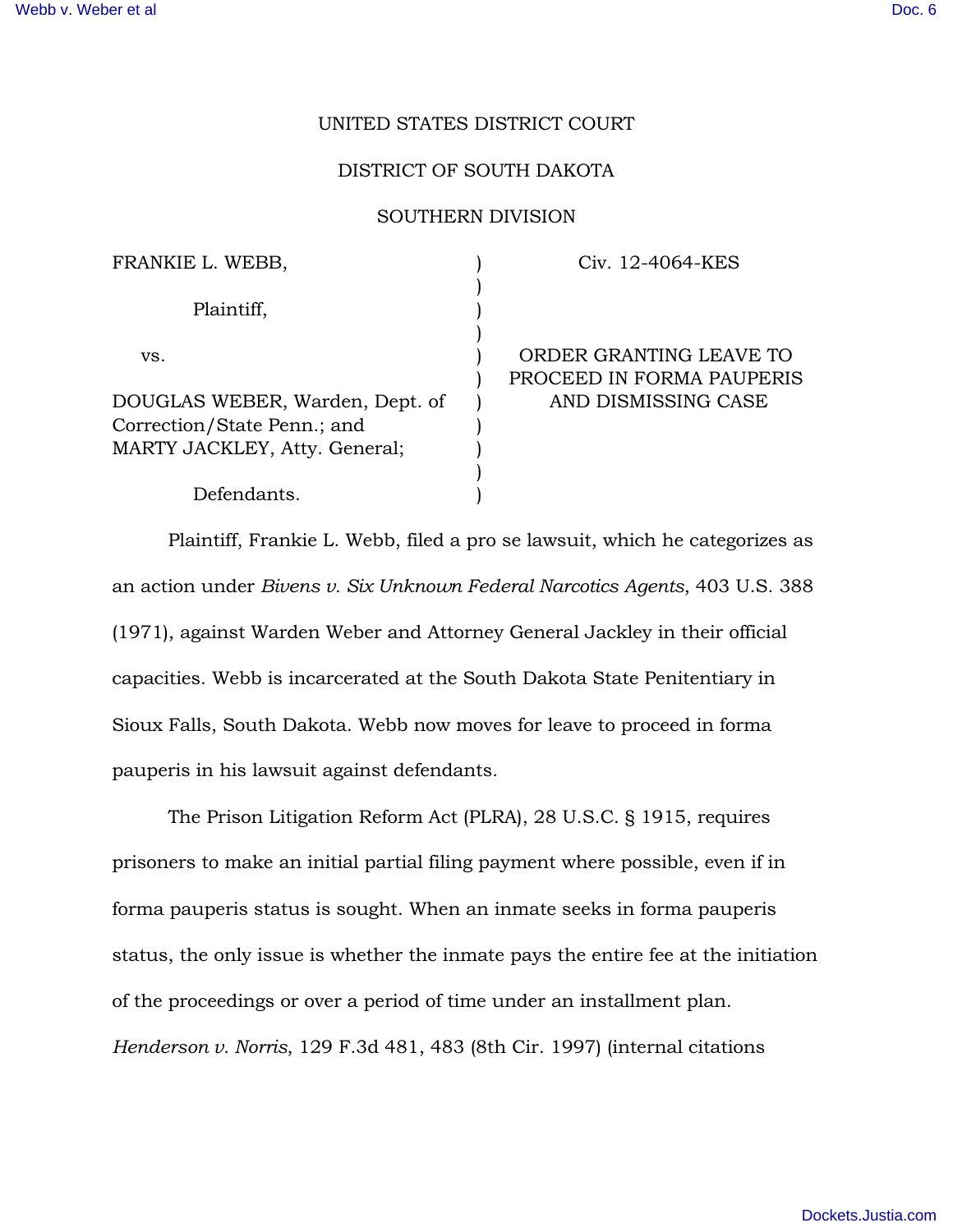omitted). Determination of the partial filing fee is calculated according to 28 U.S.C. § 1915(b)(1), which requires a payment of 20 percent of the greater of:

- (A) the average monthly deposits to the prisoner's account; or
- (B) the average monthly balance in the prisoner's account for the 6 month period immediately preceding the filing of the complaint or notice of appeal.

Webb has indicated the average of the monthly deposits to his account is \$0, and the average monthly balance of his account is a *negative \$209.21. See* Docket 3, Prisoner Trust Account Report. The in forma pauperis statute also provides a prisoner may not be "prohibited from bringing a civil action . . . for the reason that the prisoner has no assets and no means by which to pay the initial partial filing fee." 28 U.S.C. § 1915(b)(4). The initial partial filing fee is waived because Webb has no assets or means by which to pay it. Webb is thus granted in forma pauperis status.

But the inquiry does not end there. The PLRA also requires this court to "screen" Webb's complaint to determine whether it should be dismissed. Section 1915 provides that an action must be dismissed if the court determines the claim "(I) is frivolous or malicious; (ii) fails to state a claim on which relief may be granted; or (iii) seeks monetary relief against a defendant who is immune from such relief." 28 U.S.C. § 1915(e)(2)(B).

2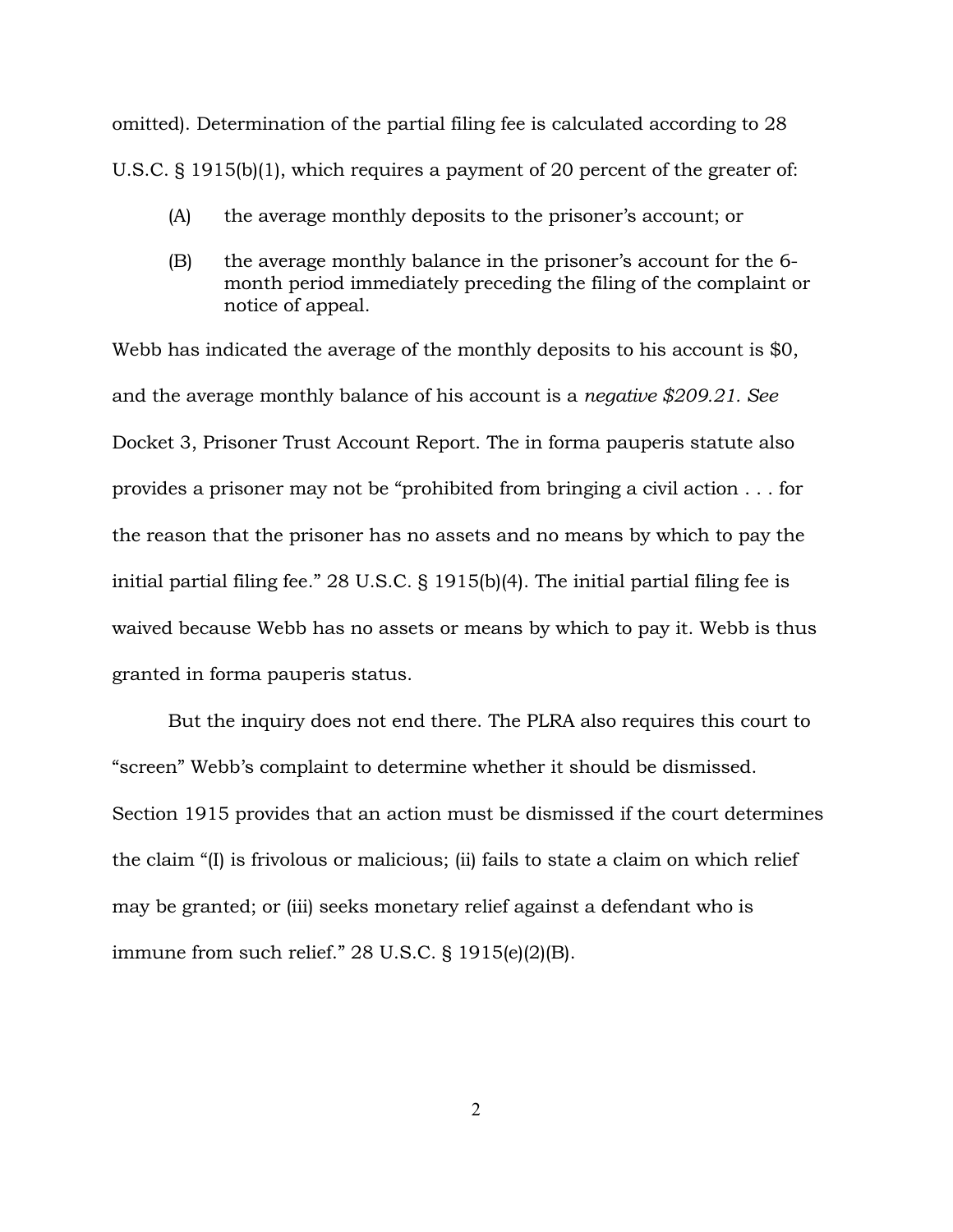## STANDARD OF REVIEW

The court must assume as true all facts well pleaded in the complaint. *Estate of Rosenberg by Rosenberg v. Crandell,* 56 F.3d 35, 37 (8th Cir. 1995). Also, "although liberally construed, [a] 'pro se complaint must contain specific facts supporting its conclusions[.]' " *Allen v. Purkett*, 5 F.3d 1151, 1153 (8th Cir. 1993) (citation omitted). A plaintiff's complaint "does not need detailed factual allegations . . . [but] requires more than labels and conclusions, and a formulaic recitation of the elements of a cause of action will not do." *Bell Atl. Corp. v. Twombly*, 550 U.S. 544, 555 (2007) (citations omitted). If it does not contain these bare essentials, dismissal is appropriate. *Beavers v. Lockhart*, 755 F.2d 657, 663 (8th Cir. 1985). *Twombly* requires that a complaint's "[f]actual allegations must be enough to raise a right to relief above the speculative level . . . on the assumption that all the allegations in the complaint are true[.]" *Twombly*, 550 U.S. at 555; *see also Abdullah v. Minnesota*, 261 Fed. App'x 926, 927 (8th Cir. 2008) (citing *Twombly* and noting that the "complaint must contain either direct or inferential allegations" regarding "all material elements necessary to sustain recovery under some viable legal theory").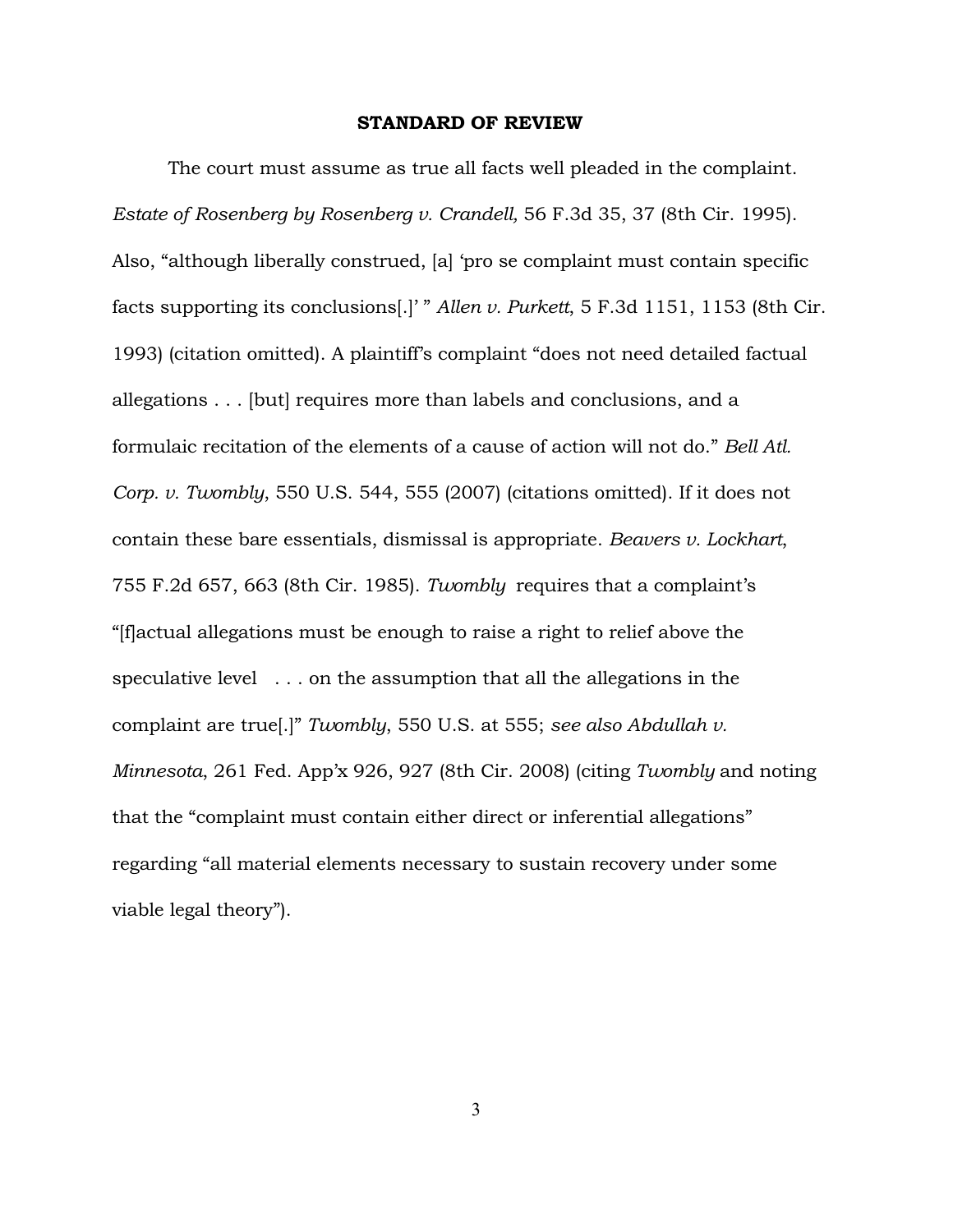### **DISCUSSION**

Webb claims that his criminal conviction was obtained by an unconstitutionally selected and empaneled grand or petit jury. Docket 1. Webb further asserts that "[t]he Attorney General Marty Jackley will not acknowledge the fact that an error was made and grant the plaintiff a new trial, which violates plaintiff['s] constitutional rights" and complains that Warden Weber "is detaining plaintiff against his will, in that his Liberty has been taken with [sic] Due process of law in violation of the 6th and 14th Amendments." *Id.* Webb asks that this court "issue an order revoking the present judgment of conviction issued by the State of South Dakota[.]" *Id.* In the alternative, Webb seeks a certificate of appealability and any relief deemed appropriate by the court. Webb also asks that he be granted a hearing on his case.

Webb categorized his complaint as an action under *Bivens v. Six Unknown Federal Narcotics Agents*, 403 U.S. 388 (1971)*.* In *Bivens*, the Supreme Court held that damage suits could be maintained against federal officials for violations of the Constitution. *Id.* Warden Weber and Attorney General Jackley are state officials. Consequently, if Webb were alleging a civil rights violation, this court would convert his lawsuit into a suit under 42 U.S.C. § 1983. *See also Christian v. Crawford*, 907 F.2d 808, 810 (8th Cir. 1990) ("An action under *Bivens* is almost identical to an action under section 1983, except

4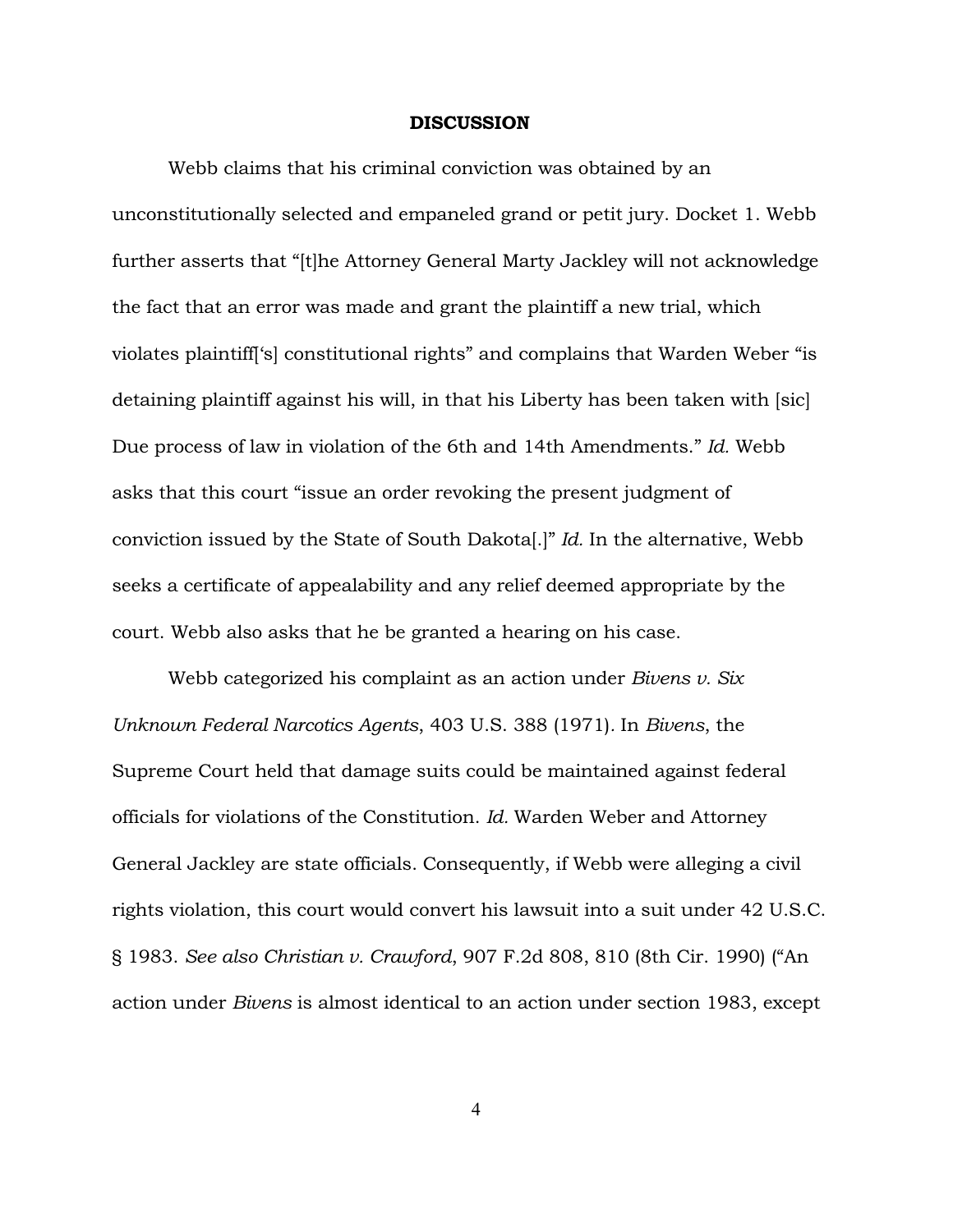that the former is maintained against federal officials while the latter is against state officials."). But Webb's sole remedy is habeas corpus.

"When a state prisoner is challenging the very fact or duration of his physical imprisonment, and the relief he seeks is a determination that he is entitled to immediate release or a speedier release from that imprisonment, his sole federal remedy is a writ of habeas corpus." *Preiser v. Rodriguez*, 411 U.S. 475, 500 (1973). *See also Wilkinson v. Dotson*, 544 U.S. 74 (2005) (stating that where success of prisoner's lawsuit does not necessarily spell speedier release, it does not lie at the "core" of habeas corpus and might be sustainable as a § 1983 claim). Webb's claim is that he is wrongfully incarcerated because his conviction was obtained by an unconstitutionally selected and empaneled jury. He asks that this court revoke his criminal conviction. Therefore, Webb's claim lies at the "core" of habeas corpus, and his sole remedy is a writ of habeas  $\operatorname{corpus.}^1$  Webb's  $\operatorname{complaint},$  therefore, fails to state a claim upon which relief may be granted and is dismissed pursuant to 28 U.S.C. § 1915.

<sup>&</sup>lt;sup>1</sup> In *Heck v. Humphrey,* 512 U.S. 477, 486-87 (1994), the Supreme Court held that if a judgment favorable to a prisoner in a § 1983 lawsuit would necessarily imply the invalidity of the prisoner's conviction or the length of the prisoner's sentence, then a § 1983 action for damages does not arise until "the conviction or sentence has been reversed on direct appeal, expunged by executive order, declared invalid by" an authorized state tribunal, or called into question by the issuance of a federal habeas writ. Thus, Webb's claim is premature, because there is no final state or federal habeas that has reversed or declared his sentence invalid.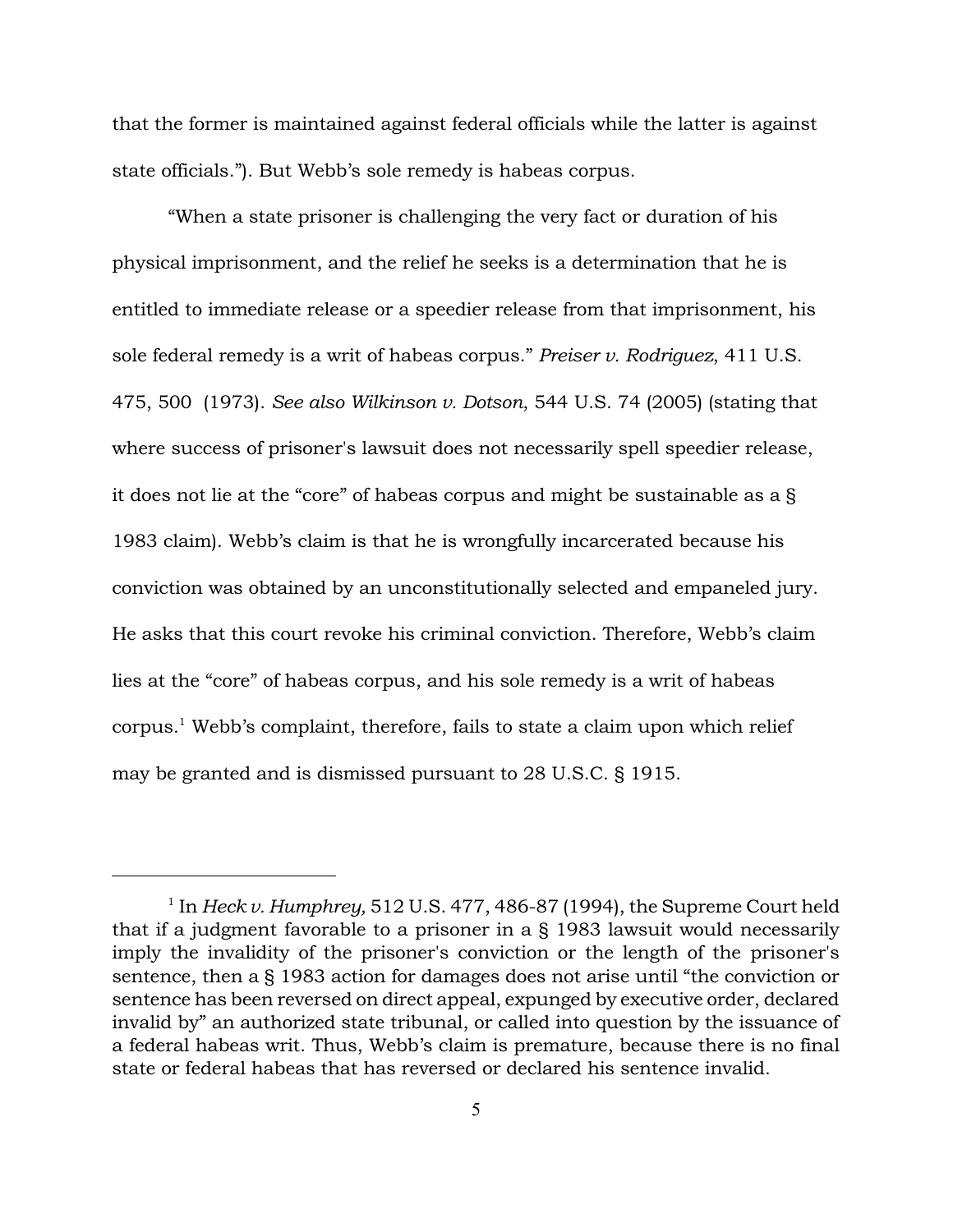This court will not reclassify Webb's complaint as a petition for writ of habeas corpus pursuant to 28 U.S.C. § 2254, however, because Webb has already filed a § 2254 petition. *See* 10-4111, Webb v. Weber. This court rejected the same claim that Webb raises today—that the jury that convicted him was unconstitutionally selected and empaneled. *See* 10-4111, Docket 15, Report and Recommendation; Docket 18, Order Dismissing Petition and Adopting Report and Recommendation. Before a state prisoner may file a successive petition for a writ of habeas corpus, he must receive an order from the appropriate court of appeals authorizing the district court to consider a second application for habeas corpus. 28 U.S.C. § 2244. Webb has not indicated that he has received leave from the Eighth Circuit Court of Appeals to file a successive petition for writ of habeas corpus. Thus, this court will not reclassify Webb's complaint as a habeas petition. Therefore, it is

ORDERED that Webb's motion for leave to proceed in forma pauperis (Docket 2) is granted. The initial partial filing fee is waived pursuant to 28 U.S.C. § 1915(b)(4).

IT IS FURTHER ORDERED that Webb's complaint is dismissed without prejudice pursuant to 28 U.S.C. § 1915(e)(2).

IT IS FURTHER ORDERED that the institution having custody of the plaintiff is hereby directed that whenever the amount in plaintiff's trust account exceeds \$10, monthly payments that equal 20 percent of the funds

6